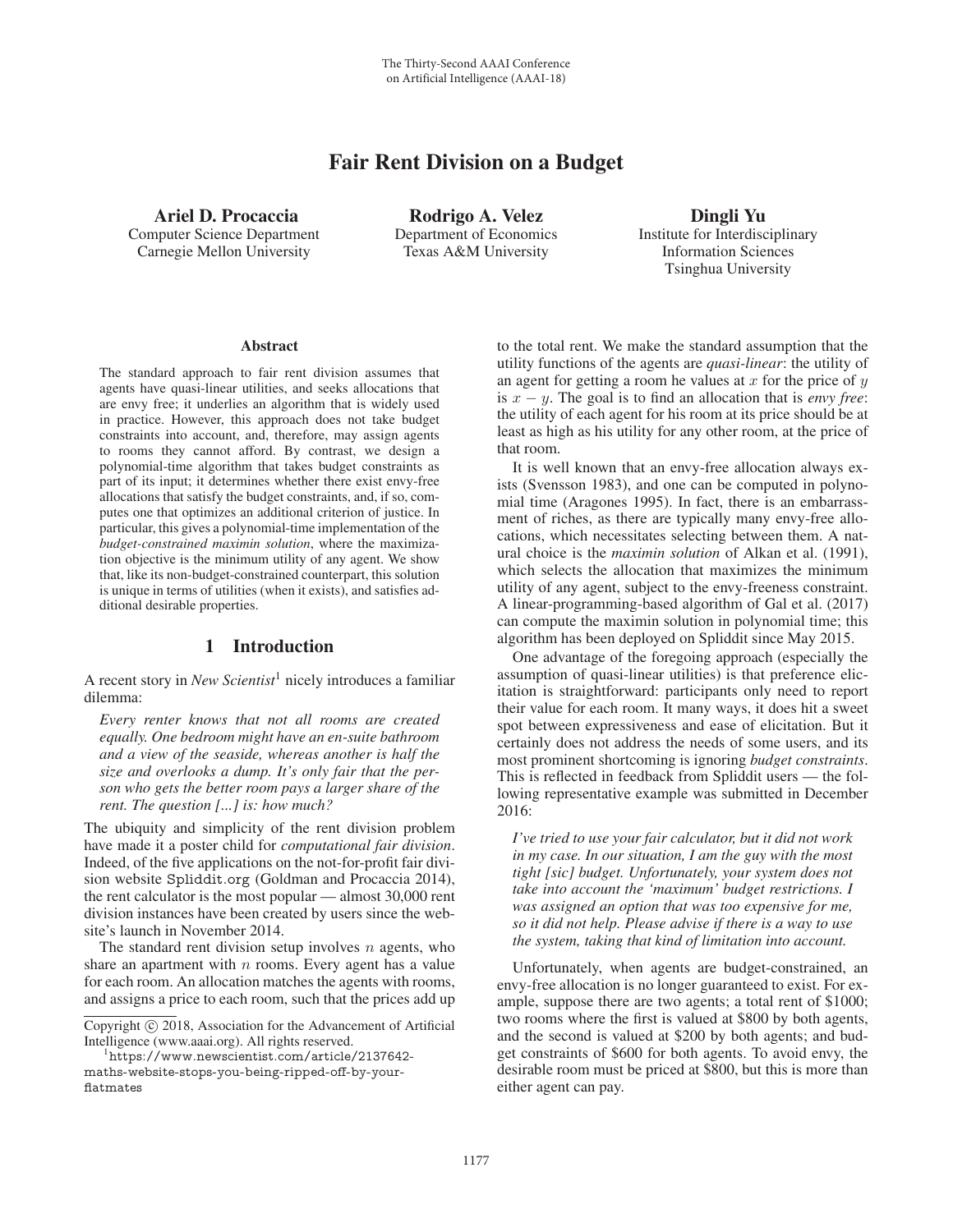Our goal in this paper, therefore, is to gain a rigorous understanding of the budget-constrained rent division problem. In particular, we would like to be able to say (algorithmically) when the set of envy-free allocations is nonempty under budget constraints, and, when it is, select among these allocations in a principled way.

### 1.1 Our Results

In Section 3, we construct a polynomial-time (LP-based) algorithm that computes an optimal allocation with respect to a given (linear) criterion of justice, subject to the envyfreeness constraints and the given budget constraints, when a feasible allocation exists. This algorithm extends that of Gal et al. (2017) to the budget-constrained setting, but, for reasons that we explain in detail, its design and analysis are significantly more involved.

The obvious next question is: What should we use as the optimization objective? The foregoing algorithm can be used to compute the *budget-constrained maximin solution* – which maximizes the minimum utility of any agent subject to envy-freeness and the budget constraints – when a feasible solution exists. It can also compute the budget-constrained version of the *equitable solution* (Gal et al. 2017), where the objective is to minimize the maximum difference in utilities between any two agents. We show that the properties that make the maximin solution attractive in the non-budgetconstrained setting extend to the budget constrained setting: it is unique in terms of utilities, and it dominates the equitable solution, in the sense that any budget-constrained maximin solution is a budget-constrained equitable solution, but not vice versa. Finally, we extend our algorithms in order to compute, in polynomial time, an optimal allocation, subject to the envy-freeness constraint and the minimization of the maximum budget violation among agents — this recommendation exists for all possible instances.

### 1.2 Significance in AI

Work on computational fair division has been featured prominently in recent AI conferences (Bliem, Bredereck, and Niedermeier 2016; Kurokawa, Procaccia, and Wang 2016; Branzei et al. 2016; Aziz et al. 2017; Bei, Qiao, and ˆ Zhang 2017; Bouveret et al. 2017; Menon and Larson 2017; Aleksandrov and Walsh 2017). The surge in excitement is driven in part by a newfound understanding that, beyond potential applications to multiagent systems, fair division algorithms can play a role in helping groups of people make decisions on a large scale. Our paper contributes to this line of work in that it is driven by real-world needs, and provides practicable solutions that are likely to be deployed.

# 2 The Model

We study the allocation of a set of  $n$  objects  $A$  of indivisible goods, that we refer to as *rooms*, among a set of n *agents*  $N \equiv \{1, ..., n\}$ . Generic rooms are denoted by letters such as a, b. Each agent is to receive a room and pay an amount of money for it. Agents have quasi-linear preferences on their allotments, i.e., agent  $i$ 's utility from receiving room  $a$  and paying  $p_a$  for it is  $v_{ia} - p_a$ . The profile of agents values

is  $v \equiv (v_{ia})_{i \in N, a \in A}$ . We assume that individual payments should add up to a fixed amount that we refer to as the house *rent* r. An *economy* is then a tuple  $e \equiv (N, A, v, r)$ .

An *allocation* for  $e \equiv (N, A, v, r)$  is a pair  $(\sigma, p)$ , where the *assignment*  $\sigma : N \to A$  is a bijection, and the vector of *prices*  $p \equiv (p_a)_{a \in A}$  is such that  $\sum_{a \in A} p_a = r$ . That is, under the allocation  $(\sigma, p)$ , agent *i* is assigned the room  $\sigma(i)$ for the price  $p_{\sigma(i)}$ .

An allocation is *envy free* if no agent prefers the consumption of any other agent at the allocation, i.e., for all  $i, j \in N$ ,

$$
v_{i\sigma(i)} - p_{\sigma(i)} \ge v_{i\sigma(j)} - p_{\sigma(j)}.
$$

The set of envy-free allocations for the economy e is  $F(e)$ .<sup>2</sup><br>We assume that agents may be budget constrained. For

We assume that agents may be budget constrained. For each i, there is  $b_i \in \mathbb{R} \cup \{+\infty\}$  which is the maximum amount that the agent can pay for any room. The vector of budget constraints is  $b \equiv (b_i)_{i \in N}$ . An allocation  $(\sigma, p)$  satisfies budget constraints b if for each  $i \in N$ ,  $p_{\sigma(i)} \leq b_i$ . For a vector of budget constraints  $b$ , the set of envy-free budgetconstrained allocations is  $F_b(e)$ .

It is well known that for each  $e$ ,  $F(e)$  is a non-empty compact set. Moreover, one can calculate directly from an agent's utility function an upper bound for his consumptions in each allocation in  $F(e)$ . Thus, we can assume without loss of generality that  $b \in \mathbb{R}^n$ .

# 3 A Polynomial-Time Algorithm

For a given economy,  $e \equiv (N, A, v, r)$  and a vector of budget constraints b, we are primarily interested in determining whether  $F_b(e) \neq \emptyset$ . If so, we are interested in selecting an element of  $F_b(e)$  that optimizes an additional criterion of justice. The rest of the section is devoted to understanding and proving the following theorem, which is our main result:

**Theorem 1.** *Let*  $e \equiv (N, A, v, r)$ *,*  $b \equiv (b_i)_{i \in N}$ *, and, for*  $s \in [t]$ *, where* t *is polynomial in* n, let  $f_s : \mathbb{R}^n \to \mathbb{R}$  be a *linear function. Then there is a polynomial-time algorithm that determines whether*  $F_b(e) \neq \emptyset$ *, and, if so, outputs an allocation*  $(\sigma, p) \in F_b(e)$  *that maximizes* 

$$
\min_{s\in[t]} f_s \left(v_{1\sigma(1)} - p_{\sigma(1)}, \ldots, v_{n\sigma(n)} - p_{\sigma(n)}\right)
$$

*over all allocations in*  $F_b(e)$ *.* 

Gal et al. (2017) pay special attention to two particular optimization objectives: maximizing the minimum utility of any agent, which is obtained by simply letting

$$
f_i\left(v_{1\sigma(1)}-p_{\sigma(1)},\ldots,v_{n\sigma(n)}-p_{\sigma(n)}\right)=v_{i\sigma(i)}-p_{\sigma(i)}
$$

for all  $i \in N$ ; and minimizing the *social disparity* — defined as the maximum difference in utilities between any

<sup>&</sup>lt;sup>2</sup>Notice that we allow negative payments and we do not restrict valuation profiles. Thus, in our domain there are profiles in which there is no envy-free allocation with non-negative prices. At the cost of some additional notation one can easily add reasonable restrictions on preferences which would guarantee envy-free allocations with non-negative prices (Velez 2017). In practice, this is a rather minor issue, as on Spliddit only a tiny fraction of instances lead to negative prices.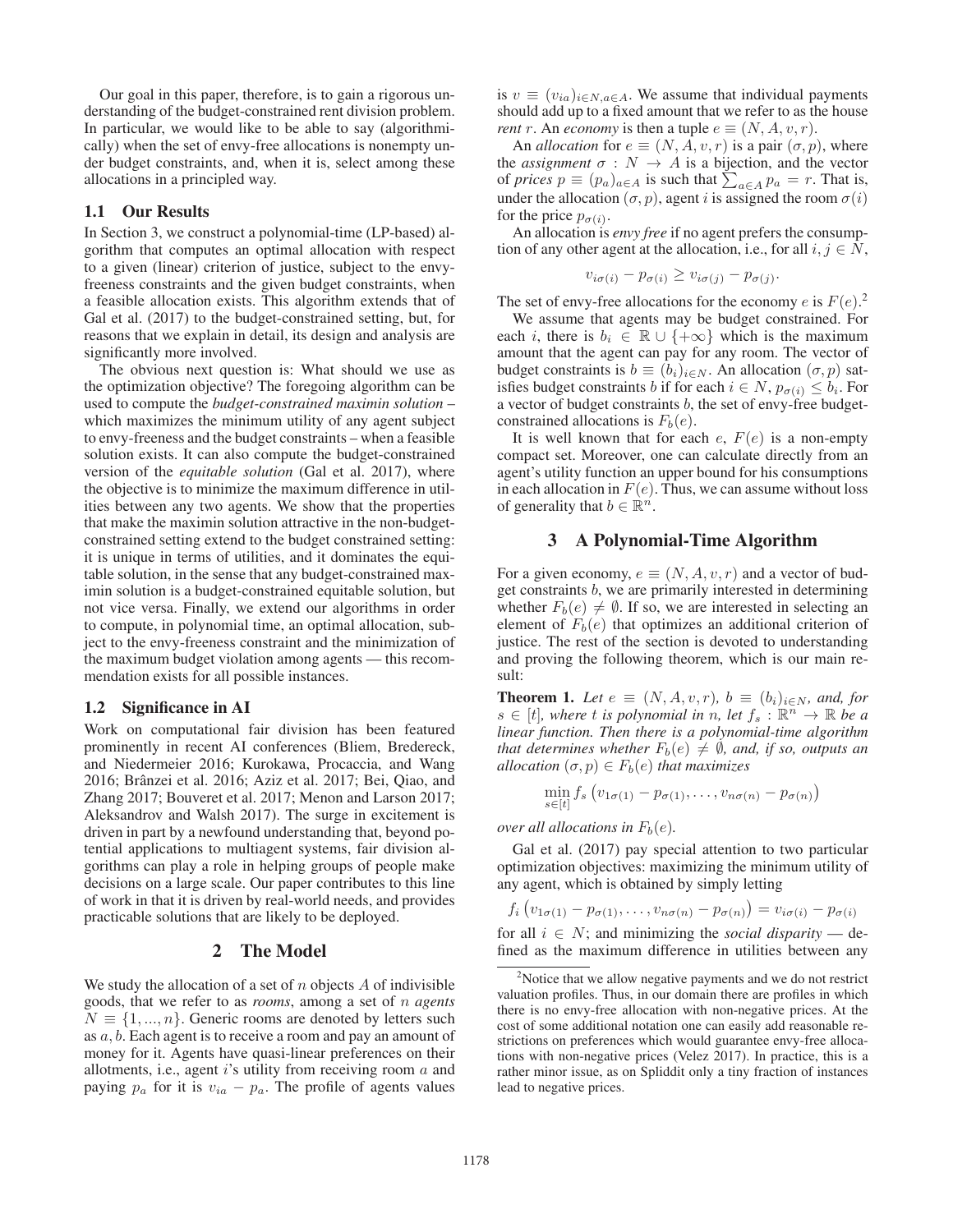two agents — which can also be easily captured using the same formalism. We discuss the relation between these two objectives in Section 4; for now we focus on the algorithmic question.

Our starting point is a simple algorithm of Gal et al. (2017), which achieves the equivalent result to Theorem 1 without budget constraints, i.e., it finds the optimal allocation in  $F(e)$  (which is always nonempty, under their assumptions on valuations). However, we provide the requisite background from a different viewpoint, in order to be consistent with the subsequent presentation of our own algorithm.

For  $e \equiv (N, A, v, r)$ , an assignment  $\sigma$  is *efficient* if it maximizes the sum of agents values, i.e.,  $\sum_{i \in N} v_{i\sigma(i)}$ among all assignments. Basic LP theory shows that the dual variables in the problem determining an efficient assignment provide an envy-free allocation (Alkan, Demange, and Gale 1991, Duality Theorem). This implies that each efficient assignment can be completed into an envy-free allocation. Conversely, an assignment in an envy-free allocation is always efficient (Svensson 1983). Two additional facts solve the puzzle. For any two allocations  $\{(\sigma, p), (\mu, q)\} \subseteq F(e)$ , both  $(\mu, p)$  and  $(\sigma, q)$  are also in  $\mathbf{F}(e)$  (Svensson 2009).<sup>3</sup> Moreover, each agent is indifferent between  $(\sigma, p)$  and  $(\mu, p)$ (this follows from Lemma 1 below). Thus, as observed by Gal et al.  $(2017)$ , it is sufficient to calculate an efficient assignment  $\sigma$  (which can be done in polynomial time by reducing the problem to maximum weight matching in a bipartite graph), and then solving the following LP, which uses the same notations as Theorem 1:

$$
\max_{x, p_{\sigma(1)}, \dots, p_{\sigma(n)}} x
$$
\n
$$
s.t. \sum_{i \in N} p_{\sigma(i)} = r
$$
\n
$$
\forall s \in [t], \quad x \le f_s \left( v_{1\sigma(1)} - p_{\sigma(1)}, \dots, v_{n\sigma(n)} - p_{\sigma(n)} \right)
$$
\n
$$
\forall i, j \in N, \quad v_{i\sigma(i)} - p_{\sigma(i)} \ge v_{i\sigma(j)} - p_{\sigma(j)}
$$

To be clear, the second constraint guarantees that  $x$  is set to the minimum of the given linear functions, and the third ensures that the allocation  $(\sigma, p)$  is envy free.

It is tempting think that one can adapt the algorithm of Gal et al. (2017) to our problem by simply adding the budget constraints to the above LP:

$$
\max_{x, p_{\sigma(1)}, \dots, p_{\sigma(n)}} x
$$
\n
$$
s.t. \sum_{i \in N} p_{\sigma(i)} = r
$$
\n
$$
\forall s \in [t], \quad x \le f_s \left( v_{1\sigma(1)} - p_{\sigma(1)}, \dots, v_{n\sigma(n)} - p_{\sigma(n)} \right)
$$
\n
$$
\forall i, j \in N, \quad v_{i\sigma(i)} - p_{\sigma(i)} \ge v_{i\sigma(j)} - p_{\sigma(j)}
$$
\n
$$
\forall i \in N, \quad p_{\sigma(i)} \le b_i
$$
\n(1)

However, the basic premise behind their algorithm — that one can start from any efficient assignment — is false in our setting, as shown by the following example.

**Example 1.** Let  $N = \{1, 2\}$ ,  $A = \{a, b\}$ , and  $r = 1$ . For  $i = 1, 2, v_{ia=1}$  and  $v_{ib=0}$ . Moreover,  $b_1 = 1$  and  $b_2 = 0$ . The allocation that assigns room a to agent 1 for  $p_a = 1$ , and room b to agent 2 for  $p_b = 0$ , is envy free and satisfies the budget constraints. However, if we start from assigning room  $a$  to agent 2, and room  $b$  to agent  $1$  — which is also efficient — then there is no vector of prices that leads to an envy-free allocation satisfying the budget constraints: Due to the budget constraint of agent 2, we must have  $p_{\sigma(2)} = 0$ , even though he is now assigned the valuable room, so agent 1 must be envious.

Example 1 suggests that we need to develop a new algorithmic approach in order to prove Theorem 1. We start with several lemmas. The first (Lemma 1) is well known. We present a proof of Lemma 3 for completeness. The rest are new.

Lemma 1 (Alkan, Demange, and Gale 1991). *Let*  $\{(\sigma, p), (\mu, q)\}\subseteq F(e)$ . Then  $\sigma$  and  $\mu$  are both bijections *between the following sets:*

$$
\{i \in N : v_{i\sigma(i)} - p_{\sigma(i)} > v_{i\mu(i)} - q_{\mu(i)}\} \text{ and}
$$
\n
$$
\{a \in A : p_a < q_a\},
$$
\n
$$
\{i \in N : v_{i\sigma(i)} - p_{\sigma(i)} = v_{i\mu(i)} - q_{\mu(i)}\} \text{ and}
$$
\n
$$
\{a \in A : p_a = q_a\},
$$
\n
$$
\{i \in N : v_{i\sigma(i)} - p_{\sigma(i)} < v_{i\mu(i)} - q_{\mu(i)}\} \text{ and}
$$
\n
$$
\{a \in A : p_a > q_a\}.
$$

Before proceeding, we introduce a concept that has played a role in several previous papers. For each  $(\sigma, p) \in F(e)$ define the *weak envy graph* by  $\Gamma(\sigma, p) \equiv (N, E)$ , where  $(i, j) \in E$  if and only if  $v_{i\sigma(i)} - p_{\sigma(i)} = v_{i\sigma(j)} - p_{\sigma(j)}$ . That is, it is the graph where the vertices are agents, and there is an edge between i and j if i weakly envies j under  $(\sigma, p)$ . Note that  $i$  cannot strictly envy  $j$  because the allocation is envy free.

**Lemma 2.** *Let*  $\{(\sigma, p), (\mu, q)\} \subseteq F(e)$ *. for all*  $i \in N$ *,*  $j =$  $\sigma^{-1}(\mu(i))$ *, i and j are strongly connected in both*  $\Gamma(\sigma, p)$ *and*  $\Gamma(\mu, p)$ *.* 

*Proof.* Since  $\{(\sigma, p), (\mu, q)\} \subseteq F(e), (\mu, p) \in F(e)^{4}$  By Lemma 1 annihilate  $(\sigma, n)$  and  $(\mu, n)$  for each  $i \in N$ Lemma 1 applied to  $(\sigma, p)$  and  $(\mu, p)$ , for each  $i \in N$ ,

$$
v_{i\sigma(i)} - p_{\sigma(i)} = v_{i\mu(i)} - p_{\mu(i)},
$$

i.e.,  $(i, \sigma^{-1}(\mu(i)))$  is an edge of  $\Gamma(\sigma, p)$ . Let  $\nu = \sigma^{-1} \circ \mu$ , then  $i \to \nu(i) = j \to \nu^2(i) \to \cdots \to i$  is a cycle in  $\Gamma(\sigma, p)$ , because  $\nu$  is a permutation on N and can be decomposed into cycles. Similarly, we have  $(\nu(i), i)$  is an edge of  $\Gamma(\mu, p)$ for all  $i \in N$ , and hence  $i, \nu(i) = j, \nu^2(i), \nu^3(i), \ldots$  are also strongly connected in  $\Gamma(\mu, n)$ strongly connected in  $\Gamma(\mu, p)$ .

<sup>&</sup>lt;sup>3</sup>We provide a simple proof of this fact embedded in our proof of Lemma 2.

<sup>&</sup>lt;sup>4</sup>This was proved by Svensson (2009), and also follows from the Second Welfare Theorem, as noted by Gal et al. (2017). The following is a simple proof: Suppose that  $\{(\sigma, p), (\mu, q)\} \subseteq F(e)$ . Since  $(\mu, q) \in F(e)$ , for each  $i \in N$ ,  $v_{i\sigma(i)} - q_{\sigma(i)} \le v_{i\mu(i)}$  $q_{\mu(i)}$ . Adding up these n inequalities we find expressions that are equal because both  $\sigma$  and  $\mu$  are efficient. Thus, for each  $i \in N$ ,  $v_{i\sigma(i)} - q_{\sigma(i)} = v_{i\mu(i)} - q_{\mu(i)}$ , and it follows that  $(\sigma, q) \in F(e)$ .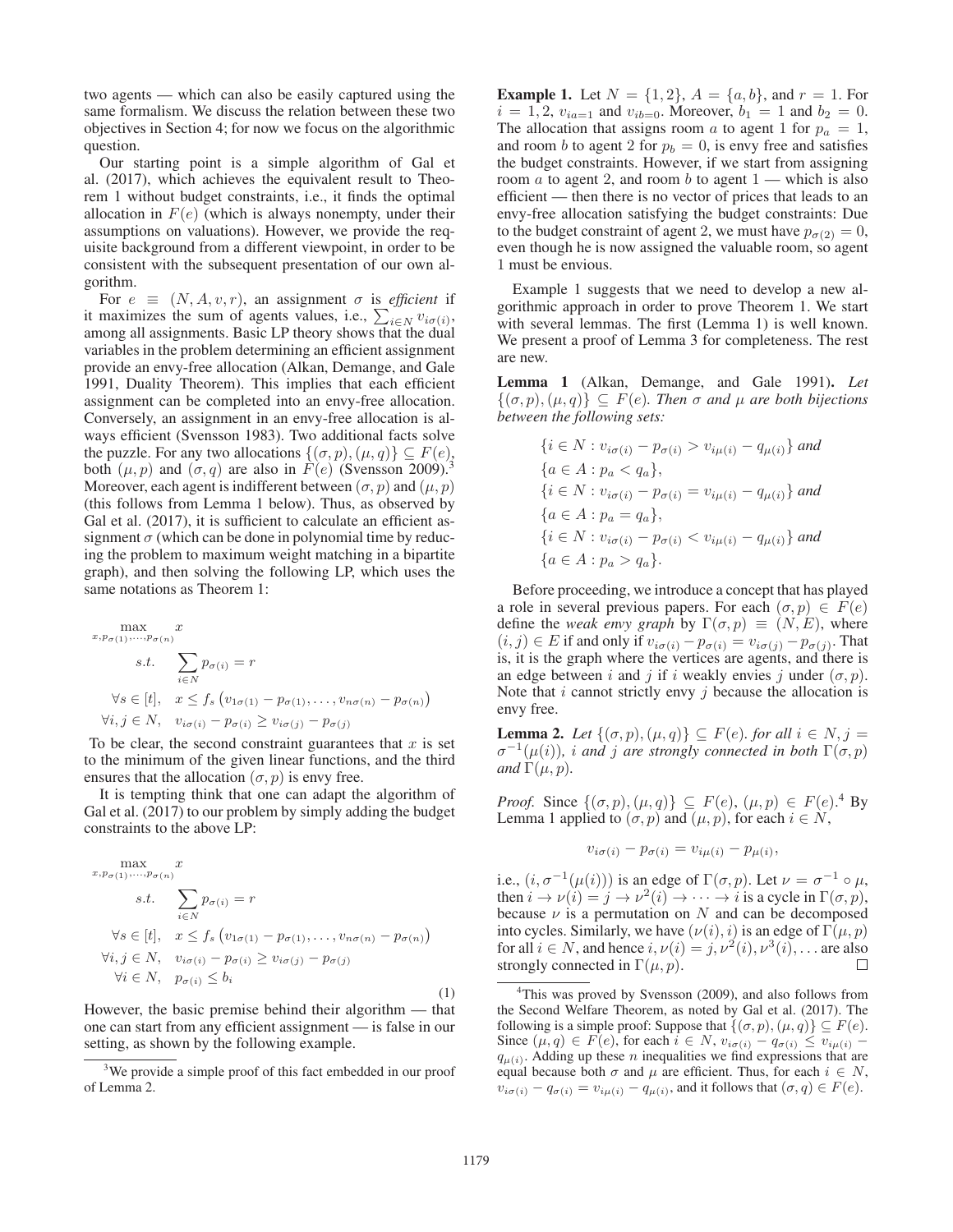Lemma 3 (Andersson, Ehlers, and Svensson 2014). *The set of strongly connected components of*  $\Gamma(\sigma, p)$  *is invariant for each allocation in*  $F(e)$ *.* 

*Proof.* Suppose that  $\{(\sigma, p), (\mu, q)\} \subseteq F(e)$ . Then,  $(\sigma, q) \in$  $F(e)$  (Svensson 2009). Suppose without loss of generality that 1, ..., K are the vertices of cycle  $\{(1, 2), ..., (K, 1)\}\subseteq$  $\Gamma(\sigma, p)$ . Since  $(\sigma, q) \in F(e)$ , for each  $k = 1, ..., K$ ,  $v_{k\sigma(k)}$  –  $q_{\sigma(k)} \geq v_{k\sigma(k+1)} - q_{\sigma(k+1)}$  where  $K + 1 = 1$ . Adding up these  $K$  inequalities we find expressions that are equal because both  $\sigma$  and the assignment obtained by reshuffling along the cycle are efficient. Thus, for each for each  $k =$  $1, ..., K$ ,  $v_{k\sigma(k)} - q_{\sigma(k)} = v_{k\sigma(k+1)} - q_{\sigma(k+1)}$ . It follows that the set of strongly connected components of  $\Gamma(\sigma, p)$  is contained in that of  $\Gamma(\sigma, q)$ .

Let  $(i, j)$  be an edge of  $\Gamma(\sigma, q)$ . Let  $k \in N$  be such that  $\mu(k) = \sigma(j)$ , and, therefore,

$$
v_{i\sigma(i)} + q_{\sigma(i)} = v_{i\mu(k)} + q_{\mu(k)}.
$$

By Lemma 1, and using  $\{(\mu, q), (\sigma, q)\} \subseteq F(e)$ ,

$$
v_{i\mu(i)} + q_{\mu(i)} = v_{i\sigma(i)} + q_{\sigma(i)}.
$$

Combining the two equalities, we get

$$
v_{i\mu(i)} + q_{\mu(i)} = v_{i\mu(k)} + q_{\mu(k)},
$$

that is,  $(i, k)$  is an edge of  $\Gamma(\mu, q)$ . Now, by Lemma 2, since  $j = \sigma^{-1}(\mu(k))$ , j and k are strongly connected in  $\Gamma(\mu, q)$ . We conclude that there is a path from i to j in  $\Gamma(\mu, q)$ . Since this is true for every edge  $(i, j)$  of  $\Gamma(\sigma, q)$ , the set of strongly connected components of  $\Gamma(\sigma, q)$  is contained in that of  $\Gamma(u, q)$ . that of  $\Gamma(\mu, q)$ .

Lemma 3 allows us to define the set of strongly connected components of the envy-free graph associated with a triple  $(N, A, v)$  as  $\Gamma(\sigma, p)$  for some  $r \in \mathbb{R}$  and  $(\sigma, p) \in$  $F(N, A, v, r)$ . Let  $C(N, A, v)$  be the partition of N into strongly connected components of the envy-free graph in the set of economies  $\{(N, A, v, r) : r \in \mathbb{R}\}.$ 

For technical reasons which will become clear momentarily, we are especially interested in the class of economies where all agents are strongly connected. The following lemma states some useful properties of envy-free allocations in these economies.

**Lemma 4.** Let N, A, v, and suppose that  $C(N, A, v)$  =  $\{N\}$ *. Then for all*  $r \in \mathbb{R}$ *:* 

- *1. If*  $\{(\sigma, p), (\mu, q)\} \subseteq F(N, A, v, r)$ *, then*  $p = q$ *.*
- *2. Each agent is indifferent among all allocations in*  $F(N, A, v, r)$ .
- *3. Let*  $(\sigma, p) \in F(N, A, v, r)$ *. For any*  $s \in \mathbb{R}$ *,*  $(\mu, q) \in$  $F(N, A, v, s)$ *, and*  $a \in A$ *,*  $q_a = p_a + (s - r)/n$ *.*
- 4. The rent of each room in any element of  $F(N, A, v, r)$  is *an increasing function of* r*.*

*Proof.* We first prove Statement 1. Suppose  $(i, j)$  is an edge of  $\Gamma(\sigma, p)$  and  $p_{\sigma(j)} \geq q_{\sigma(j)}$ . Then

$$
v_{i\sigma(i)} - p_{\sigma(i)} = v_{i\sigma(j)} - p_{\sigma(j)} \le v_{i\sigma(j)} - q_{\sigma(j)} \le v_{i\sigma(i)} - q_{\sigma(i)},
$$

where the first transition follows from the former assumption, the second from the latter, and the third from  $(\sigma, q) \in$  $F(N, A, v, r)$  (Svensson 2009). Thus,  $p_{\sigma(i)} \geq q_{\sigma(i)}$ . Thus, if there is a path from i to j in  $\Gamma(\sigma, p)$  and  $p_{\sigma(j)} \geq q_{\sigma(j)},$ then  $p_{\sigma(i)} \geq q_{\sigma(i)}$ . Since  $\sum_{a \in A} p_a = \sum_{a \in A} q_a$ , there is  $a \in A$  such that  $p_a > q_a$ . Thus using the assumption that  $a \in A$  such that  $p_a \geq q_a$ . Thus, using the assumption that  $\mathcal{C}(N, A, v) = \{N\}$ , for each  $a \in A$ ,  $p_a \geq q_a$ . We conclude that  $p = q$ .

Statement 2 follows directly from 1 and Lemma 1. Statement 3 follows from Statement 1 and the observation that, since preferences are quasi-linear,  $(\mu, q) \in F(N, A, v, s)$ , where q is defined by  $q_a = p_a + (s - r)/n$  for all  $a \in \hat{A}$ .<br>Statement 4 follows directly from Statement 3. Statement 4 follows directly from Statement 3.

Observe that the envy-free graph could have been defined by identifying vertices with rooms, not agents as we did. Doing so would also produce a partition of the set of rooms into strongly connected components that is common for all envy-free allocations in an economy. There is a one-to-one correspondence between the two approaches.

**Lemma 5.** *Let*  $e \equiv (N, A, v, r)$  *and*  $C \in \mathcal{C}(N, A, v)$ *. Then, for any two efficient assignments for e,*  $\sigma$  *and*  $\mu$ *,*  $\sigma(C)$  *=*  $\mu(C)$ .

*Proof.* Let  $\{(\sigma, p), (\mu, q)\}\subseteq F(e)$ . Let  $i \in N$  and let  $C \in \mathcal{C}(N, A, v)$  be such that  $i \in C$ . Let j be such that  $\mu(j) = \sigma(i)$ . Recall that  $(\sigma, q) \in F(e)$  (Svensson 2009). By Lemma 2, since  $i = \sigma^{-1}(\mu(j))$ ,  $i, j$  must be strongly connected in  $\Gamma(\sigma, q)$ . By Lemma 3,  $j \in C$  as well. We conclude that  $\sigma(C) \subseteq \mu(C)$ . that  $\sigma(C) \subseteq \mu(C)$ .

The previous lemma implies that even though there can be many efficient assignments in an economy, there is only one efficient assignment of rooms among the strongly connected components of the envy-free graph of the economy. Given N, A, v, and  $C \in C(N, A, v)$ , let  $A(C)$  be the set of rooms received by agents in  $C$  at some envy-free allocation for e. Furthermore, let  $v_C$  and  $b_C$  be the restrictions of the two vectors to C, and let  $\delta_C \in \mathbb{R}$  the maximum  $s \in \mathbb{R}$ for which  $F_{b_C}(C, A(C), v_C, s) \neq \emptyset$ . Note that  $\delta_C$  exists because utility functions are continuous.

**Lemma 6.** Let  $e \equiv (N, A, v, r)$  and a vector of budget con*straints* b. For each  $C \in C(N, A, v)$ , let  $b_C \equiv (b_i)_{i \in C}$ ,  $v_C \equiv (v_{ia})_{i \in C, a \in A(C)}$ *, and suppose that*  $(\mu_C, p_{A(C)}) \in$  $F_{bc}(C, A(C), v_C, \delta_C)$ . Let  $\mu$  be the allocation that for each  $i \in N$ ,  $\mu(i) = \mu_C(i)$  where  $C \in C(N, A, v)$  and  $i \in C$ . *Then,*  $F_b(e) \neq \emptyset$  *if and only if LP (1) for assignment*  $\mu$  *is feasible.*

*Proof.* Clearly  $F_b(e) \neq \emptyset$  if LP (1) is feasible. In the other direction, suppose that  $(\sigma, q) \in F_b(e)$ . We claim that  $(\mu, q) \in F_b(e)$ . We know that  $(\mu, q) \in F(e)$  (Svensson 2009). To show that the budget constraints are satisfied, let  $C \in \mathcal{C}(N, A, v)$ . Then

$$
s \equiv \sum_{i \in C} q_{\mu(i)} = \sum_{i \in C} q_{\sigma(i)} \le \delta_C,
$$

where the equality holds due to Lemma 5, and the inequality holds because otherwise  $(\sigma_C, q_{A(C)}) \in F_{bc}(C, v_C, s)$  with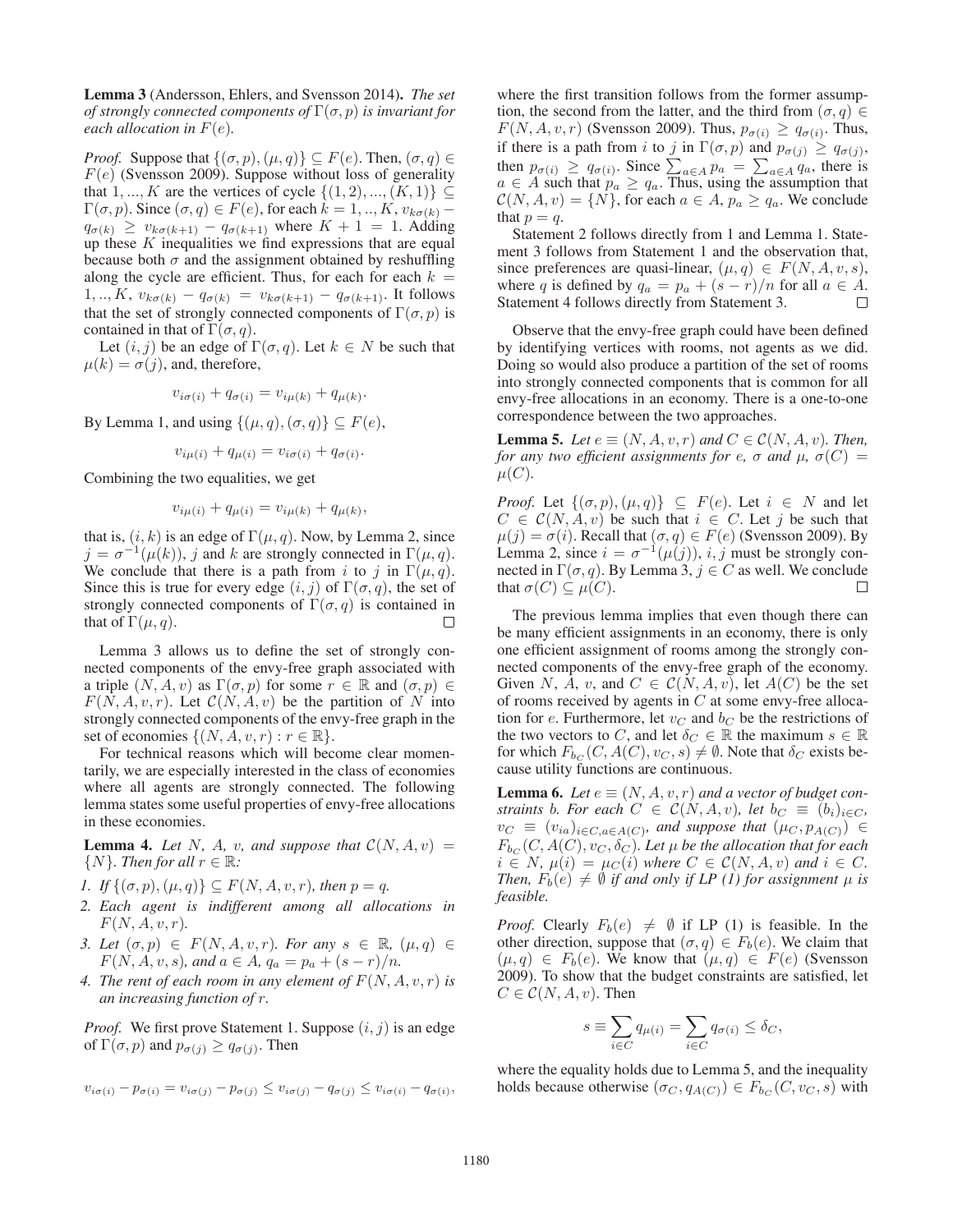$s > \delta_C$ . By Statement 4 in Lemma 4, for each  $i \in C$ ,  $q_{\mu(i)} \leq$  $p_{\mu(i)} \leq b_i$ .

Thus, we can restrict the solution of our problem to economies that are fully connected. Our first algorithm, given as Algorithm 1, applies to such economies. The algorithm uses a budget-aware type of weak envy graph, which we denote by  $\Gamma_b(\sigma, p) = (N, E)$ , where

$$
E = \{(i, j) : v_{i\sigma(i)} - p_{\sigma(i)} = v_{i\sigma(j)} - p_{\sigma(i)} \text{ and } p_{\sigma(j)} < b_i\}.
$$

1: compute  $(\sigma, p) \in F(N, A, v, r)$  for some  $r \in \mathbb{R}$ 2: let  $\Delta \in \mathbb{R}$  such that  $(\sigma,(p_a - \Delta)_{a \in A}) \in F_b(N, C, v, r - n\Delta)$ and there is  $i \in N$  such that  $p_{\sigma(i)} = b_i$ 3:  $p \leftarrow (p_{\sigma(i)} - \Delta)_{i \in N}$ <br>4:  $r \leftarrow r - n\Delta$ 4:  $r \leftarrow r - n\Delta$ <br>5. while ∄i ∈ 5: while  $\hat{\#}i \in N$  s.t.  $p_{\sigma(i)} = b_i$  and i is not a vertex of a cycle of  $\Gamma_i(\sigma_i)$  do cycle of  $\Gamma_b(\sigma, p)$  do 6: if  $\forall i \in N$  s.t.  $p_{\sigma(i)} = b_i$  then {Case 1}<br>7.  $\Delta \leftarrow \min_{i \in N} (b_i - n_{i(i)})$ 7:  $\Delta \leftarrow \min_{i \in N} (b_i - p_{\sigma(i)})$ <br>8:  $p \leftarrow (p_a + \Delta)_{a \in A}$ 8:  $p \leftarrow (p_a + \Delta)_{a \in A}$ <br>9:  $r \leftarrow r + n\Delta$ 9:  $r \leftarrow r + n\Delta$ <br>10: **else** {Case 2} 10: **else**  $\{Case 2\}$ <br>11: find  $i \in N$  s find  $i \in N$  s.t.  $p_{\sigma(i)} = b_i$  and i is a vertex of a cycle C of  $\Gamma_b(\sigma, p)$ 12:  $\sigma \leftarrow$  reshuffle of  $\sigma$  along C<br>13: **end if** end if 14: end while 15: **return** r and  $(\sigma, p)$ 

**Algorithm 1:** Maximum-rent envy-free allocation in a fully connected economy.

**Lemma 7.** For each N, A, v such that  $C(N, A, v)$  =  $\{N\}$ *, and*  $b \equiv (b_i)_{i \in N}$ *, Algorithm 1 terminates in polynomial time. If*  $r$  *and*  $(\sigma, p)$  *are the output of Algorithm 1,*  $(\sigma, p) \in F_b(N, A, v, r)$ , and  $\delta_N = r$ , i.e., for each  $s > r$ ,  $F_b(N, A, v, s) = \emptyset.$ 

*Proof.* We first prove that Algorithm 1 terminates in polynomial time. The initial computation of  $(\sigma, p)$  in Line 1 can be done, e.g., using the algorithm of Gal et al. (2017). Case 2 (Line 10) is repeated at most  $n$  times before the algorithm either terminates or Case 1 (Line 6) holds. Case 1 holds at most  $n^2$  times, because here an agent meets his budget constraint for a certain room, and the prices of rooms strictly increase each time Case 1 holds.

We now turn to the claims about the output of the algorithm; suppose r and  $(\sigma, p)$  are that output. By construction,  $(\sigma, p) \in F_b(N, A, v, r)$ , as this holds before the while loop, and every subsequent operation maintains envy-freeness and budget feasibility.

Next, we claim that for each  $s>r$ ,  $F_b(N, A, v, s) = \emptyset$ . Suppose for the sake of contradiction that there is  $s>r$  and  $(\mu, q) \in F_b(N, A, v, s)$ . Let  $\Delta \equiv (s - r)/n$ . By Statement 3 of Lemma 4, for each  $a \in A$ ,  $q_a = p_a + \Delta$ . Recall that  $(\mu, p) \in F(N, A, v, r)$  (Svensson 2009). Similarly to the proof of Lemma 2, by Lemma 1, we have that for all  $i \in N$ ,

$$
v_{i\sigma(i)} - p_{\sigma(i)} = v_{i\mu(i)} - p_{\mu(i)}.
$$

Along with

$$
p_{\mu(i)} = q_{\mu(i)} - \Delta < b_i,
$$

it follows that  $(i, \sigma^{-1}(\mu(i)))$  must be an edge of  $\Gamma_b(\sigma, p)$ <br>for any  $i \text{ I}$  et  $\nu = \sigma^{-1} \cdot \mu$  then for all  $i \in N$ ,  $i \rightarrow \nu(i)$ for any *i*. Let  $\nu = \sigma^{-1} \cdot \mu$ , then for all  $i \in N$ ,  $i \to \nu(i) \to \nu^2(i) \to \cdots \to i$  is a cycle of  $\Gamma_k(\sigma, n)$ . Also notice that  $\nu^2(i) \rightarrow \cdots \rightarrow i$  is a cycle of  $\Gamma_b(\sigma, p)$ . Also notice that the while loop only terminates when there is  $i \in N$  such that  $p_{\sigma(i)} = b_i$ . Therefore, agent *i* satisfies the conditions of Case 2, and the algorithm should not have terminated. Case 2, and the algorithm should not have terminated.

We are finally ready to present our main algorithm, given as Algorithm 2, and its analysis, which completes the proof of Theorem 1.

| 1: compute $(\sigma, p) \in F(N, A, v, r)$                                                                                                                                                                                                                                                                                                              |
|---------------------------------------------------------------------------------------------------------------------------------------------------------------------------------------------------------------------------------------------------------------------------------------------------------------------------------------------------------|
| 2: $C \leftarrow$ strongly connected components of $\Gamma(\sigma, p)$                                                                                                                                                                                                                                                                                  |
| 3: for each $C \in \mathcal{C}$ do                                                                                                                                                                                                                                                                                                                      |
| 4: $(\mu_C, p_C) \leftarrow$ output of Algorithm 1 on C, $A(C)$ , $v_C$ ,                                                                                                                                                                                                                                                                               |
| and $b_C$                                                                                                                                                                                                                                                                                                                                               |
| $5:$ end for                                                                                                                                                                                                                                                                                                                                            |
| 6: let $\mu : N \to A$ s.t. for all $i \in N$ , $\mu(i) = \mu_C(i)$ for                                                                                                                                                                                                                                                                                 |
| $C \in \mathcal{C}$ s.t. $i \in C$                                                                                                                                                                                                                                                                                                                      |
| 7: if LP (1) for $\mu$ is feasible then                                                                                                                                                                                                                                                                                                                 |
| 8: $p \leftarrow$ solution of LP (1) for $\mu$                                                                                                                                                                                                                                                                                                          |
| 9: <b>return</b> $(\mu, p)$                                                                                                                                                                                                                                                                                                                             |
| $10:$ else                                                                                                                                                                                                                                                                                                                                              |
| $11:$ return "no solution"                                                                                                                                                                                                                                                                                                                              |
| 12: end if                                                                                                                                                                                                                                                                                                                                              |
| $\sim$ 11 $\cdot$<br>$\mathbf{A}$ $\mathbf{B}$ $\mathbf{A}$ $\mathbf{A}$ $\mathbf{A}$ $\mathbf{A}$ $\mathbf{A}$ $\mathbf{A}$ $\mathbf{A}$ $\mathbf{A}$ $\mathbf{A}$ $\mathbf{A}$ $\mathbf{A}$ $\mathbf{A}$ $\mathbf{A}$ $\mathbf{A}$ $\mathbf{A}$ $\mathbf{A}$ $\mathbf{A}$ $\mathbf{A}$ $\mathbf{A}$ $\mathbf{A}$ $\mathbf{A}$ $\mathbf{A}$ $\mathbf{$ |

Algorithm 2: Optimal envy-free allocation subject to budget constraints.

*Proof of Theorem 1.* We first claim that if the algorithm outputs "no solution" then  $F_b(e) = \emptyset$ . Indeed, by Lemma 7, the rent  $r$  output by Algorithm 1 on component  $C$  is exactly the  $\delta_C$  in the statement of Lemma 6, hence the claim follows from Lemma 6.

Next, suppose that the algorithm outputs  $(\mu, p)$ . Since this allocation solves LP (1),  $(\mu, p) \in F_b(e)$ . Let  $(\eta, q)$  be a maximizer of the minimum of  $f_1, ..., f_t$  applied to the vector of utilities among all allocations in  $F_b(e)$ . Then as a byproduct of Lemma 6, we have  $(\mu, q) \in F_b(e)$ , which means that  $(\mu, q)$  is an optimal solution to LP (1). Moreover, by Lemma 1, all agents are indifferent between  $(\mu, q)$  and  $(\eta, q)$ , so the objective value under  $(\mu, p)$  must be at least<br>the objective value under  $(n, q)$ . the objective value under  $(\eta, q)$ .

### 4 Fairest Budget-Constrained Allocations

The algorithm of Section 3 provides a practical method for selecting an allocation in  $F_b(e)$  maximizing an objective function, when  $F_b(e) \neq \emptyset$ . Gal et al. (2017) have identified the *maximin solution*, which maximizes the minimum utility of any agent subject to envy-freeness, as an especially desirable solution. Our goal in this section is to show that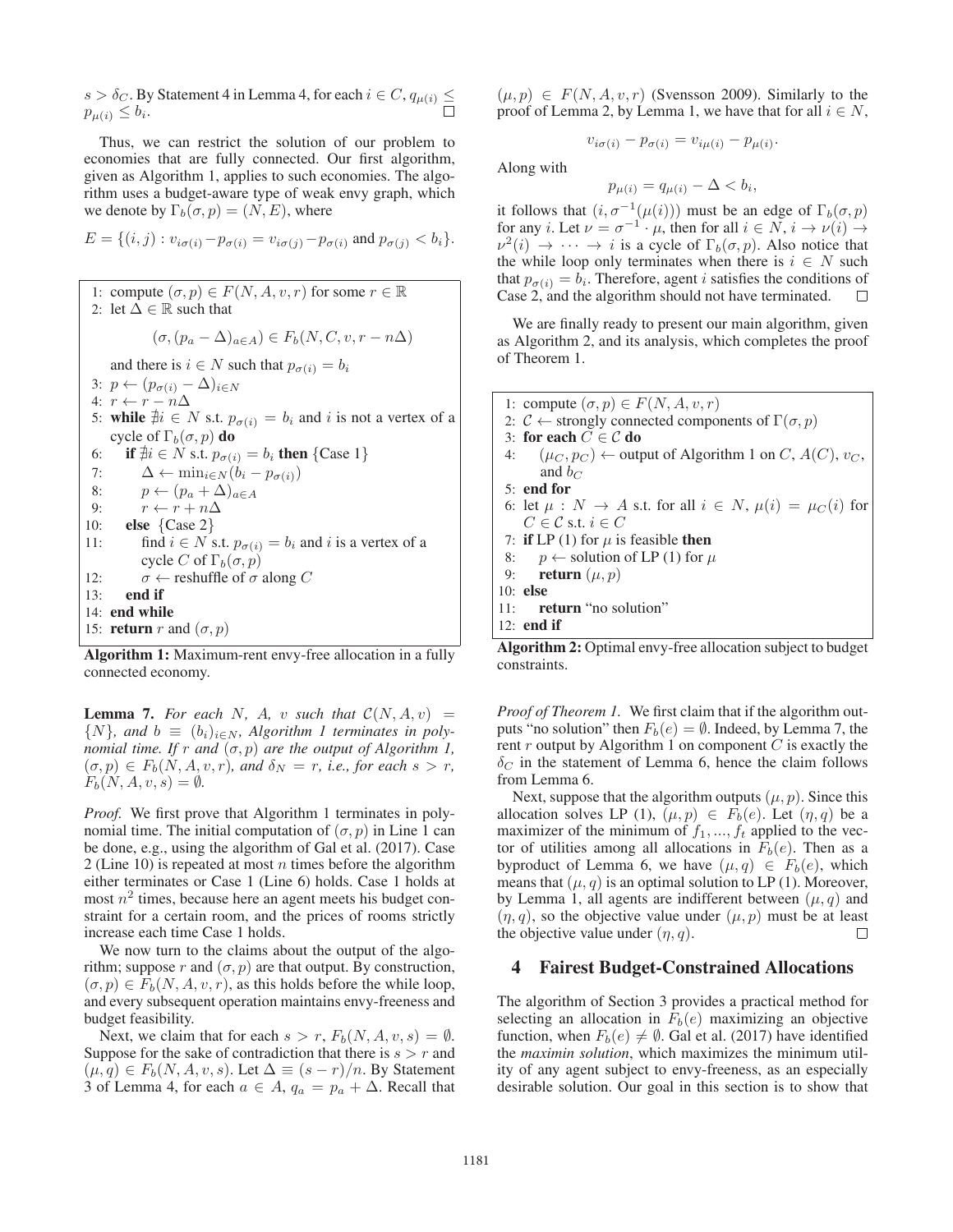this solution has similar properties even under budget constraints.

Formally, given an allocation 
$$
(\sigma, p) \in F(N, A, v, r)
$$
, let

$$
U(\sigma, p) = \min_{i \in N} v_{i\sigma(i)} - p_{\sigma(i)}.
$$

The *budget-constrained maximin solution* returns an allocation in  $\argmax_{(\sigma,p)\in F_b(e)} U(\sigma, p)$  when  $F_b(e) \neq \emptyset$ .

The following theorem asserts that agent utilities under the budget-constrained maximin solution are unique, thus eliminating the potential need to select among multiple solutions; it extends a result of Alkan et al. (1991) to the budgeted setting.

Theorem 2. *Let*

$$
\{(\sigma, p), (\mu, q)\} \subseteq \underset{(\sigma', p') \in F_b(e)}{\operatorname{argmax}} U(\sigma', p').
$$

*Then for all*  $i \in N$ ,

$$
v_{i\sigma(i)} - p_{\sigma(i)} = v_{i\mu(i)} - q_{\mu(i)}.
$$

 $v_{i\sigma(i)} - p_{\sigma(i)} = v_{i\mu(i)} - q_{\mu(i)}$ .<br>*Proof.* We first claim that it is sufficient to show that for every  $\{(\sigma, p), (\sigma, q)\} \subseteq \operatorname{argmax}_{(\sigma', p') \in F_b(e)} U(\sigma', p'), p = q,$ <br>i.e., we can assume the two assignments are identical Ini.e., we can assume the two assignments are identical. Indeed, let  $(\sigma, p)$  and  $(\mu, q)$  be budget-constrained maximin solutions, and let  $(\eta, o)$  be the output of Algorithm 2. Then, as a byproduct of Lemma 6,  $\{(\eta, p), (\eta, q)\} \subseteq F_b(e)$ . By Lemma 1, all agents are indifferent between  $(\sigma, p)$  and  $(\eta, p)$ , and between  $(\mu, q)$  and  $(\eta, q)$ , that is,

$$
\{(\eta, p), (\eta, q)\} \subseteq \operatorname*{argmax}_{(\sigma', p') \in F_b(e)} U(\sigma', p').
$$

Now, suppose for contradiction that there exist

$$
\{(\sigma, p), (\sigma, q)\} \subseteq \operatorname*{argmax}_{(\sigma', p') \in F_b(e)} U(\sigma', p')
$$

 $\overline{a}$ 

such that  $p \neq q$ . Consider the price vector o such that  $\forall a \in \mathcal{A}$  $A, o_a = \max\{p_a, q_a\}.$  Although  $\sum_{i \in N} o_{\sigma(i)} > r$ , o clearly satisfies the budget constraints i.e. for all  $i \in N$ ,  $o_{\sigma(i)} \leq h$ . satisfies the budget constraints, i.e., for all  $i \in N$ ,  $o_{\sigma(i)} \leq b_i$ . Moreover,  $(\sigma, o)$  is envy free, because for all  $i, j \in N$ ,

$$
v_{i\sigma(i)} - o_{\sigma(i)} = \min\{v_{i\sigma(i)} - p_{\sigma(i)}, v_{i\sigma(i)} - q_{\sigma(i)}\}
$$

$$
\geq \min\{v_{i\sigma(j)} - p_{\sigma(j)}, v_{i\sigma(j)} - q_{\sigma(j)}\}
$$

$$
= v_{i\sigma(j)} - o_{\sigma(j)}.
$$

Let  $s = \sum_{i \in N} o_{\sigma(i)}$ , and define a price vector o' by  $o'_a =$ <br>  $-(s-r)/n$  for all  $a \in A$ . Then  $o_a - (s - r)/n$  for all  $a \in A$ . Then

$$
\sum_{i \in N} o'_{\sigma(i)} = \sum_{i \in N} (o_{\sigma(i)} - (s - r)/n) = s - s + r = r.
$$

In addition,  $(s - r)/n > 0$ , so  $(\sigma, o') \in F_b(N, A, v, r)$ .<br>Finally since for all  $i \in N$ Finally, since for all  $i \in N$ ,

 $v_{i\sigma(i)} - o'_{\sigma(i)} > v_{i\sigma(i)} - o_{\sigma(i)} = v_{i\sigma(i)} - \max\{p_{\sigma(i)}, q_{\sigma(i)}\},$ it holds that

$$
U(\sigma, o') = \min_{i \in N} (v_{i\sigma(i)} - o'_{\sigma(i)})
$$
  
> 
$$
\min_{i \in N} (v_{i\sigma(i)} - \max\{p_{\sigma(i)}, q_{\sigma(i)}\})
$$
  
= 
$$
\min\{U(\sigma, p), U(\sigma, q)\}.
$$

We conclude that that  $(\sigma, p)$  and  $(\sigma, q)$  are not budget-<br>constrained maximin solutions — a contradiction to our asconstrained maximin solutions — a contradiction to our assumption.  $\Box$ 

While the budget-constrained maximin solution is conceptually appealing, previous work in behavioral economics (Herreiner and Puppe 2009) has shown that *social disparity* — the maximum difference in utilities between any two agents — plays a major role in whether allocations are perceived as fair. Formally, define

$$
D(\sigma, p) = \max_{i \in N} (v_{i\sigma(i)} - p_{\sigma(i)}) - \min_{i \in N} (v_{i\sigma(i)} - p_{\sigma(i)}).
$$

The *budget-constrained equitable solution* returns an allocation in  $\operatorname{argmin}_{(\sigma,p)\in F_b(e)} D(\sigma, p)$  when  $F_b(e) \neq \emptyset$ . Surprisingly, Gal et al.  $(2017)$  show that, without budget constraints, any maximin solution is also an equitable solution. Here we generalize their result to the budget-constrained setting.5

**Theorem 3.** If  $(\sigma, p)$  is a budget-constrained maximin solu*tion, then it is a budget-constrained equitable solution.*

*Proof.* Let  $G = (N \cup \{0\}, E)$  be a directed graph such that there is a edge from  $i \in N$  to 0 if and only if  $v_{i\sigma(i)} - p_{\sigma(i)} =$  $U(\sigma, p)$  or  $p_{\sigma(i)} = b_i$ ; and there is a edge from  $i \in N$  to  $j \in N$  if and only if

$$
v_{i\sigma(i)} - p_{\sigma(i)} = v_{i\sigma(j)} - p_j.
$$

We first claim that for all  $i \in N$ , there is a path from i to 0. Indeed, assume for contradiction that this is not the case, and let S be the set of all  $i \in N$  that have paths to 0 in G. Since  $S \neq \emptyset$  and  $N - S \neq \emptyset$ , we can define another price vector  $p'$  such that

$$
p'_{\sigma(i)} = \begin{cases} p_{\sigma(i)} - \varepsilon & i \in S \\ p_{\sigma(i)} + \frac{|S|}{n - |S|} \varepsilon & i \notin S \end{cases}
$$

where  $\varepsilon > 0$ . Clearly  $\sum_{i \in N} p'_{\sigma(i)} = r$ . Also, we can set  $\varepsilon$ <br>small apough to satisfy the following properties: small enough to satisfy the following properties:

- $\forall i \notin S, v_{i\sigma(i)} p'_{\sigma(i)} > U(\sigma, p);$
- $\forall i \notin S, p'_{\sigma(i)} < b_i;$
- $\forall i \notin S, \forall j \in S, v_{i\sigma(i)} p'_{\sigma(i)} > v_{i\sigma(j)} p'_{\sigma(j)}$ . (This is because no  $i \notin S$  weakly envies  $j \in S$  in  $(\sigma, p)$ , otherwise  $i$  would have a path to  $0.$ )

Therefore,  $(\sigma, p') \in F_b(N, A, v, r)$ . Moreover, since for all  $i \in S$  $i \in S$ ,

$$
v_{i\sigma(i)} - p'_{\sigma(i)} > v_{i\sigma(i)} - p_{\sigma(i)} \ge U(\sigma, p),
$$

 $U(\sigma, p') > U(\sigma, p)$ , which contradicts the assumption that  $(\sigma, p)$  is a budget-constrained maximin solution  $(\sigma, p)$  is a budget-constrained maximin solution.

<sup>&</sup>lt;sup>5</sup>In contrast to the other sections of the paper, in which substantial technical difficulties have to be addressed, the core of the argument here is similar to that of Gal et al. (2017). The maximin solution is characterized by paths of the weak envy graph that flow from each agent to either a budget-constrained agent or a minimum utility agent. Thus, no agent who is indirectly budget constrained can reduce his utility while maintaining no-envy and satisfying the budget constraints. Of course, reducing utility disparity requires some agent to decrease his utility. Thus the problem is reduced, as in the work of Gal et al. (2017), to showing that this cannot be done among the agents who are not budget constrained.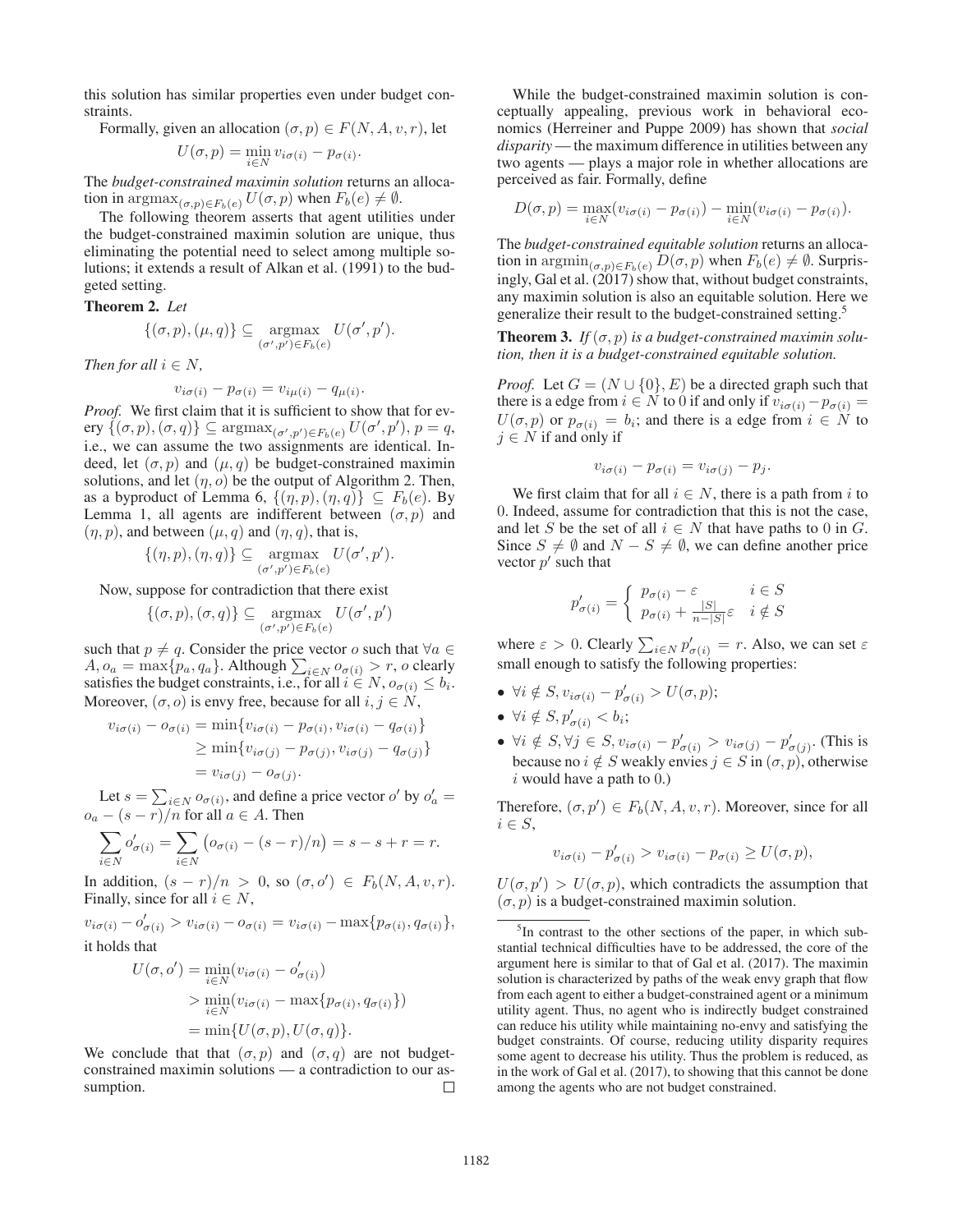Next, let  $(\sigma', p')$  be a budget-constrained equitable so-<br>ion Using similar arguments to those at the beginning lution. Using similar arguments to those at the beginning of the proof of Theorem 2, we can assume without loss of generality that  $\sigma' = \sigma$ , that is, it is sufficient to show that  $D(\sigma, p) \leq D(\sigma, p').$ <br>Let  $\varepsilon = U(\sigma, p)$ 

Let  $\varepsilon = U(\sigma, p) - U(\sigma, p')$ . Since  $(\sigma, p)$  is a budget-<br>nstrained maximin solution  $\varepsilon > 0$ . We claim that for all constrained maximin solution,  $\varepsilon \geq 0$ . We claim that for all  $a \in A$ ,  $p'_a \leq p_a + \varepsilon$ . Indeed, consider a path

$$
i_1 \to i_2 \to \cdots \to i_\ell \to 0
$$

in G. Since such a path exists for all  $i_1 \in N$ , it is sufficient to prove that  $p'_{\sigma(i_1)} \leq p_{\sigma(i_1)} + \varepsilon$ .<br>We prove the claim by induction

We prove the claim by induction on the length of the path  $\ell$ . First, when  $\ell = 1$ , there are two cases for the edge from  $i_1$  to 0: if  $p_{\sigma(i_1)} = b_{i_1}$ , then

$$
p'_{\sigma(i_1)} \le b_{i_1} \le p_{\sigma(i_1)} + \varepsilon;
$$

and if  $v_{i_1\sigma(i_1)} - p_{\sigma(i_1)} = U(\sigma, p)$ ,

$$
p'_{\sigma(i_1)} \le v_{i_1\sigma(i_1)} - U(\sigma, p')
$$
  
=  $v_{i_1\sigma(i_1)} - U(\sigma, p) + \varepsilon$   
=  $p_{\sigma(i_1)} + \varepsilon$ .

When  $\ell > 1$ , the induction assumptions gives us  $p'_{\sigma(i_2)} \leq$  $p_{\sigma(i_2)} + \varepsilon$ . Then

$$
p'_{\sigma(i_1)} \le v_{i_1\sigma(i_1)} - v_{i_1\sigma(i_2)} + p'_{\sigma(i_2)}
$$
  
\n
$$
\le v_{i_1\sigma(i_1)} - v_{i_1\sigma(i_2)} + p_{\sigma(i_2)} + \varepsilon
$$
  
\n
$$
= p_{\sigma(i_1)} + \varepsilon,
$$

where the first transition holds because  $(\sigma, p')$  is envy free,<br>and the last transition holds because  $(i_1, i_2)$  is an edge of  $G$ and the last transition holds because  $(i_1, i_2)$  is an edge of G.

We can now conclude that

$$
D(\sigma, p') = \max_{i \in N} \{v_{i\sigma(i)} - p'_{\sigma(i)}\} - U(\sigma, p')
$$
  
\n
$$
\geq \max_{i \in N} \{v_{i\sigma(i)} - p_{\sigma(i)} - \varepsilon\} - U(\sigma, p) + \varepsilon
$$
  
\n
$$
= D(\sigma, p).
$$

### 5 Extensions

In order to apply our results in practice, one would ask participants for both values and budget constraints, instead of just values. Now, there are two options. The first is to compute the budget-constrained maximin solution (Algorithm 2), and if  $F_b(e)$  is empty, simply compute the (nonbudget-constrained) maximin solution, and let users know that it is impossible to satisfy the budget constraints. The second option is to inform the choice of an envy-free allocation with the budget constraints, even when these cannot be satisfied. This suggest the following general approach.

For an allocation  $(\sigma, p)$  for e, define its *budget violation*<br>*nalty* as  $\max_{\sigma \in \mathbb{R}} \{0, n_{\sigma, \sigma} - h\}$ . We first find the alloca*penalty* as  $\max_{i \in \mathbb{N}} \{0, p_{\sigma(i)} - b_i\}$ . We first find the allocations that minimize the budget violation penalty among all tions that minimize the budget violation penalty among all envy-free allocations for e. We then maximize a given criterion of justice among these allocations. Note that selecting an element in  $F_b(e)$  that optimizes an objective function whenever  $F_b(e) \neq \emptyset$  can be seen as an instance of this two-step approach. And it turns out that the more general approach is still implementable in polynomial time.

**Theorem 4.** Let  $e \equiv (N, A, v, r)$ ,  $b \equiv (b_i)_{i \in N}$ , and, for  $s \in [t]$ *, where t is polynomial in n, let*  $f_s : \mathbb{R}^n \to \mathbb{R}$  *be a linear function. Then there is a polynomial-time algorithm that outputs an allocation*  $(\sigma, p) \in F(e)$  *that maximizes* 

$$
\min_{s\in[t]} f_s \left(v_{1\sigma(1)}-p_{\sigma(1)},\ldots,v_{n\sigma(n)}-p_{\sigma(n)}\right)
$$

*over all allocations in* <sup>F</sup>(e) *that minimize the budget violation penalty.*

We present the proof of this theorem in the full version of the paper.6 Specifically, we construct a polynomial-time algorithm that produces an allocation that minimizes the budget violation penalty among all envy-free allocations. We find that if this allocation violates the budget constraints, it necessarily maximizes *any* additional criteria of justice among all envy-free allocations that minimize the maximum budget violation penalty. If the allocation produced by the new algorithm satisfies the budget constraints, Algorithm 2 produces the desired outcome.

Going a step further, using the ideas of Section 3 and some additional machinery, we design, in the full version of the paper, a *purely combinatorial* algorithm that transforms the allocation produced by the foregoing algorithm into a budget-constrained maximin solution in  $O(n^3)$  time.

# 6 Discussion

We conclude with a discussion of a several interesting issues.

The need for computational efficiency. From a computational complexity viewpoint, all of our algorithms are practicable. One may wonder, though, why computational complexity is even an issue, given that typical rent division instances are small (the vast majority of real-world instances have up to 4 agents). The reason is that the number of instances is relatively large. Spliddit, for example, employs Amazon Web Services, so running its algorithms comes at a cost. Informally speaking, if algorithm  $A$  is, say, twice as computationally efficient as Algorithm  $B$ , then the cost of solving tens of thousands of instances using algorithm A would (ideally) be half that of Algorithm B.

An alternative approach (which does not work). In a masterpiece of mathematical exposition, Su (1999) presents an algorithm for envy-free rent division that relies on Sperner's Lemma; this Algorithm was actually implemented in 2014 by the New York Times.<sup>7</sup> The algorithm asks participants a sequence of queries ("which room would you prefer

 $\Box$ 

<sup>6</sup> Available from http://procaccia.info/research.

 $^{7}$ https://www.nytimes.com/2014/04/29/science/todivide-the-rent-start-with-a-triangle.html